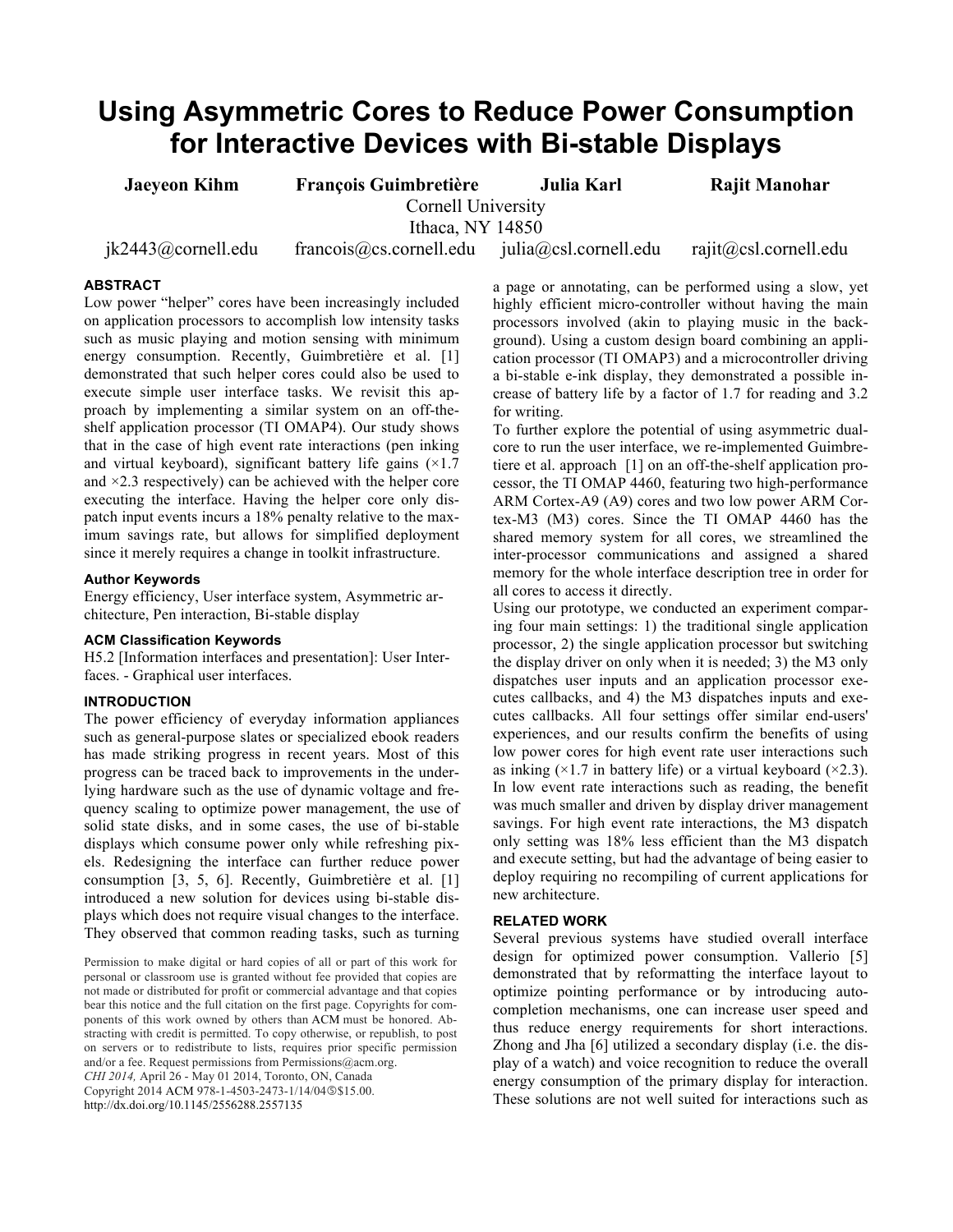

**Figure 1. Asymmetric dual-core system. (a) The M3 for dispatch and callbacks, and (b) for dispatch only. The stroke width represents the execution frequency.**

reading or note-taking since the display needs to stay on for prolonged periods of time. Harter et al. [3], in turn, studied how users react to the visual redesign of an interface to leverage the fact that in an OLED display, "off" pixels have a low energy signature.

More recently, Guimbretiere et al. [1] studied the possible impact of bi-stable displays on the energy signature of interfaces. Bi-stable displays only consume power while being updated, but then maintain an image with no or little power. While the first generation of bi-stable displays offered a low refresh rate, the most recent systems, such as the Mirasol display by Qualcomm, are video capable. Noticing that many interactions such as page turning and annotations require little computational power, Guimbretiere et al. proposed an architecture combining an application processor with a micro-controller. During high demand tasks, the application processor runs as usual, but when the demand is reduced, the application processor shuts off and the micro-controller handles user interactions. Using custom hardware, they demonstrated improvement varying from 1.7 to 3.2 in energy demand, while this approach does not require a significant redesign of the interface.

In this paper, we revisit Guimbretiere et al.'s approach by demonstrating its implementation on commodity asymmetric multi-core hardware (OMPA4) and comparing two possible policies for the use of the power efficient core. We empirically evaluate energy savings for different tasks related to reading and note-taking. As asymmetric multi-core designs (e.g., the ARM big.LITTLE architecture) are becoming the norm, it is important to systematically explore their energy-savings potential.

### **LOW POWER USER INTERFACE FRAMEWORK**

The system design proposed by Guimbretiere et al. [1] introduced a trade-off between power management and communication bandwidth to combine two asymmetric processors. Their custom board design allowed for a complete shut-off of the Linux processor including memory and peripherals to maximize energy savings. At the same time, the design offered only limited bandwidth between the two processors making it difficult to share the interface state between them.

We re-implemented this system on a commodity chip, the TI OMAP4. The OMAP4 is a typical application processor including two high performance ARM Cortex-A9 cores (running at up to 1.2 Ghz) and two energy efficient ARM Cortex-M3 helper cores (running at up to 384 Mhz) as well as interfaces modules to manage memory, displays, cameras, networks and USB to name a few. The A9 core and the M3 core are running at a very different efficiency points. Thus, preventing the the A9 from processing small tasks such as dispatching user events will result in energy savings. Since both cores share memory access, this configuration offers a greater bandwidth between core. This might come at the cost of a higher power signature than the configuration used by Guimbretiere et al. [1] because some subsystems always stay on.

## **Role of the low core processor**

Considering the OMAP4 architecture, the logical extension of Guimbretiere et al.'s design would utilize the low power M3 not only to execute event dispatches but also the corresponding callbacks, thus minimizing the use of the high power A9. In that setting, the main system first initializes an application by loading a user interface tree and caching image data on the shared memory region. Then it sends a message to the M3 to initiate user interactions. The A9 can now safely fall asleep and the M3 will execute interface events upon user inputs until the use of the A9 is required. When this happens, the M3 will issue a remote-procedure call to perform the required computation such as updating a page cache (Figure 1a).

This approach promises to be very energy efficient, but, as in Guimbretiere et al.'s solution, it requires developers to review the application code to identify which part of the code should be run on the M3 and which part must be run on the A9. Developers must then re-structure the code to manage transitions between the two architectures. Depending on the compiler support, this could be done either by inserting pragma, using specific system libraries embedding the remote procedure call, or introducing explicit remote procedure calls. Most likely the latter approach (and the most labor intensive) will provide better results, but in all cases the executable must be recompiled anyway.

#### *The dispatch only approach*

To address this problem, we considered a new setting in which the M3 role is limited to dispatching events along the interface tree to identify a proper callback. This callback is then executed by the A9 (Figure 1b). The dispatch process can be very inefficient on the A9 when the full OS is active to process simple callbacks because many events do not lead to a callback. For example, in a pen-based interaction, the system will generate hover events, but often an application does not assign callbacks for them. Although one could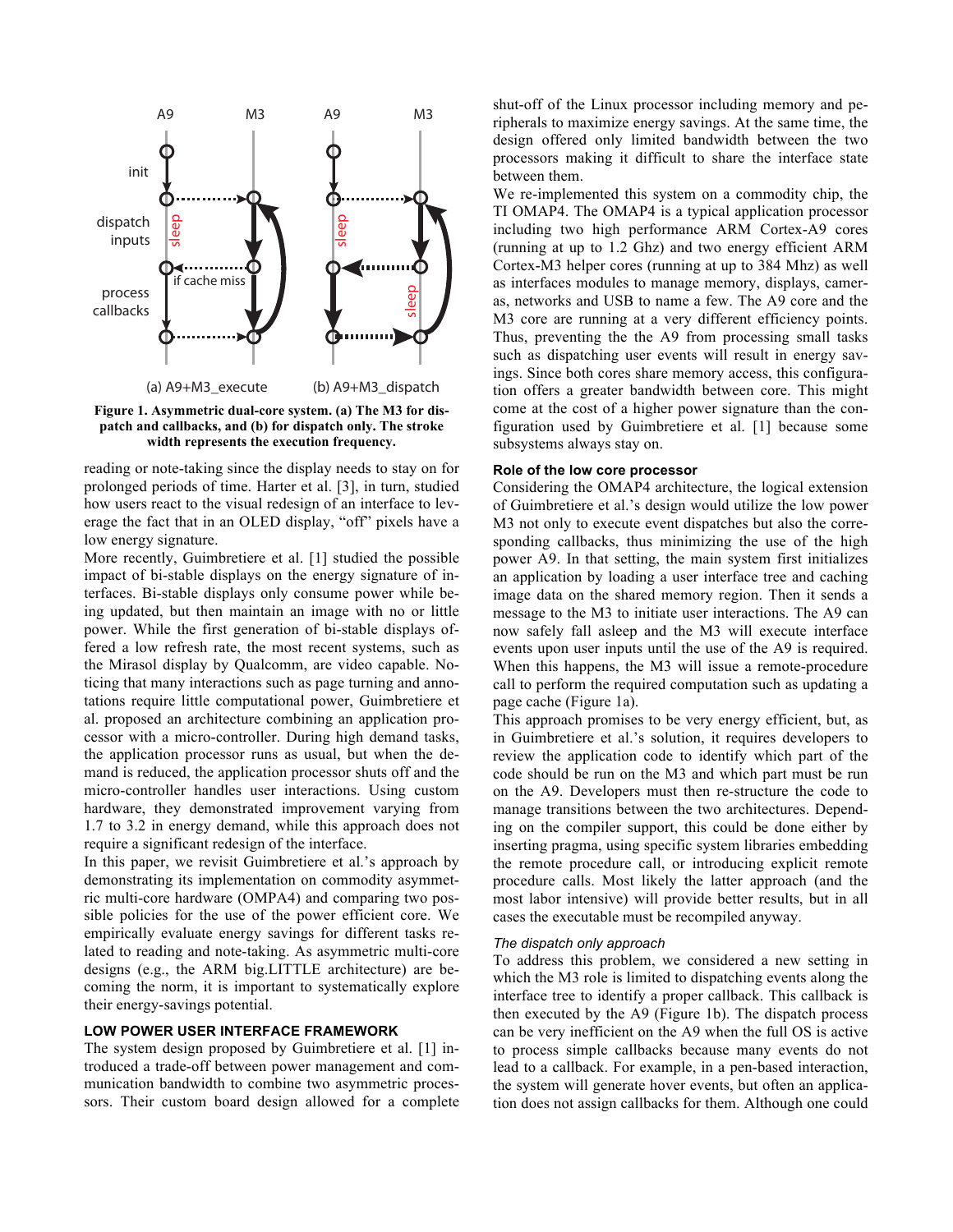dynamically filter the input stream, the use of a low power dispatch offers more control to the current program. In this configuration, developers do not need to know about the use of the M3. Thus, legacy applications can be run with little or no modifications depending on the linking strategy.

## **Implementation**

We use a Pandaboard ES embedding a TI OMAP 4460. A Wacom sensor or a keyboard is connected through a serial port accessible to both cores. Ubuntu Linux with Kernel 3.7 (with power management) runs on Cortex-A9 with all the unnecessary system modules disabled. SYS/BIOS 6.32 runs on Cortex-M3. RPMsg, an inter-processor communication driver, is used to call remote procedures.

## **EVALUATION**

The main focus of our evaluation was to better understand overall energy efficiency of power management policies for information appliances using bi-stable display. We considered four reference configurations:

**A9\_single:** The reference single-core system. The OMAP4 display subsystem is always on, but the display is activated only when it should be refreshed. This represents the simplest implementation.

**A9+display\_control**: The same configuration as A9 single, but we control the OMAP4 display subsystem to leverage the bi-stable display.

**A9+M3\_execute:** The M3 dispatches events and executes callbacks. The A9 sleeps except when it is strictly required. The display sub-system runs on demand.

**A9+M3\_dispatch:** The M3 dispatches events, and the A9 executes the corresponding callbacks using remote procedure calls. The display sub-system runs on demand.

Acknowledging that results may be task dependent, we considered two task domains - reading and note-taking - as important aspects of reading activities. With respect to note-taking, we considered 3 different approaches spanning a range of computing requirements: inking, a virtual keyboard using a pen, and a standard keyboard.

### **Energy Measurements**

The main dependent variable for our experiment is the energy consumed to perform a given task in each setting. We measure energy consumption on each by replacing filter beads with 1% resistors of known values. Wacom power is measured by a separate shunt to the Wacom controller. These real-time measurements are sampled by a National Instruments USB-6251 controlled by a custom design Lab-View application. One of the key features of bi-stable displays is that the application does not have to drive the display when it is not in use, thus further increasing power savings. Since appropriate bi-stable displays are not yet available, we cannot switch off the display controller while users interact with the system. To obtain accurate data, we therefore captured accurate interaction logs and then replayed them in a same system configuration with display controls. While all data are sampled in real-time, bi-stable display power consumption is estimated by referring



**Figure 2. Total battery extension of tasks in configurations. The number in the bracket next the task label is the energy consumption of A9\_single in each task.**

Mirasol power data [2]. Except data for the A9 single, the analysis below reflects the data captured during replays.

## **Protocol**

The experimental procedure consisted of demonstrating a task, having users try out the interface, and finally having users complete the designated tasks. All participants completed four tasks in all configurations excluding A9+display \_control which was simulated using A9\_single data. We assigned different datasets to each technique using a Latin Square to address order effects, and different documents in each condition to limit learning effects. For the reading task, participants are asked to read four pages (188  $\pm$  8) characters on each page), and for the note-taking task, type or write down a short article  $(61 \pm 6$  characters) at their own pace. We recruited 9 participants with prior experience on mobile devices. They received \$10 for a 1.5-hour session.

### **RESULTS**

We use the Greenhouse-Geisser correction to address deviations from sphericity and the Bonferroni correction for all pairwise comparisons. Reading and annotation tasks are analyzed separately. For the **reading task**, a one-way repeated measure ANOVA on total energy consumption shows a main effect for technique,  $(F(3,24) = 27.29, p <$ .001, partial  $\eta^2$  = .773). Pairwise comparisons show a significant difference between A9\_single and all other conditions ( $p < .005$ ), but no other significant differences. This suggests that the modest savings  $(\times1.10 - 1.15)$  are primarily driven by the direct control of the display.

With respect to the **note-taking tasks**, a two-way repeated measures (task×condition) ANOVA on total energy consumption shows main effects of task (F(2, 16) = 105.3, p < .001, partial  $\eta^2$  = .929) and condition (F(1.065, 8.517) = 195.8, p < .001, partial  $\eta^2$  = .961) qualified by a strong interaction (F(1.590, 12.724) = 98.514, p < .001, partial  $\eta^2$  = .925). We therefore report a task-by-task analysis.

The **keyboard entry task** shows a pattern similar to the reading task. A one-way repeated measures ANOVA shows a main effect of technique (F(1.207,9.658) = 109.7,  $p \le$ .001, partial  $\eta^2 = .932$ ). Pairwise comparisons show a significant difference between A9\_single and all other conditions ( $p < .001$ ). Further, A9+M3 execute offers a signifi-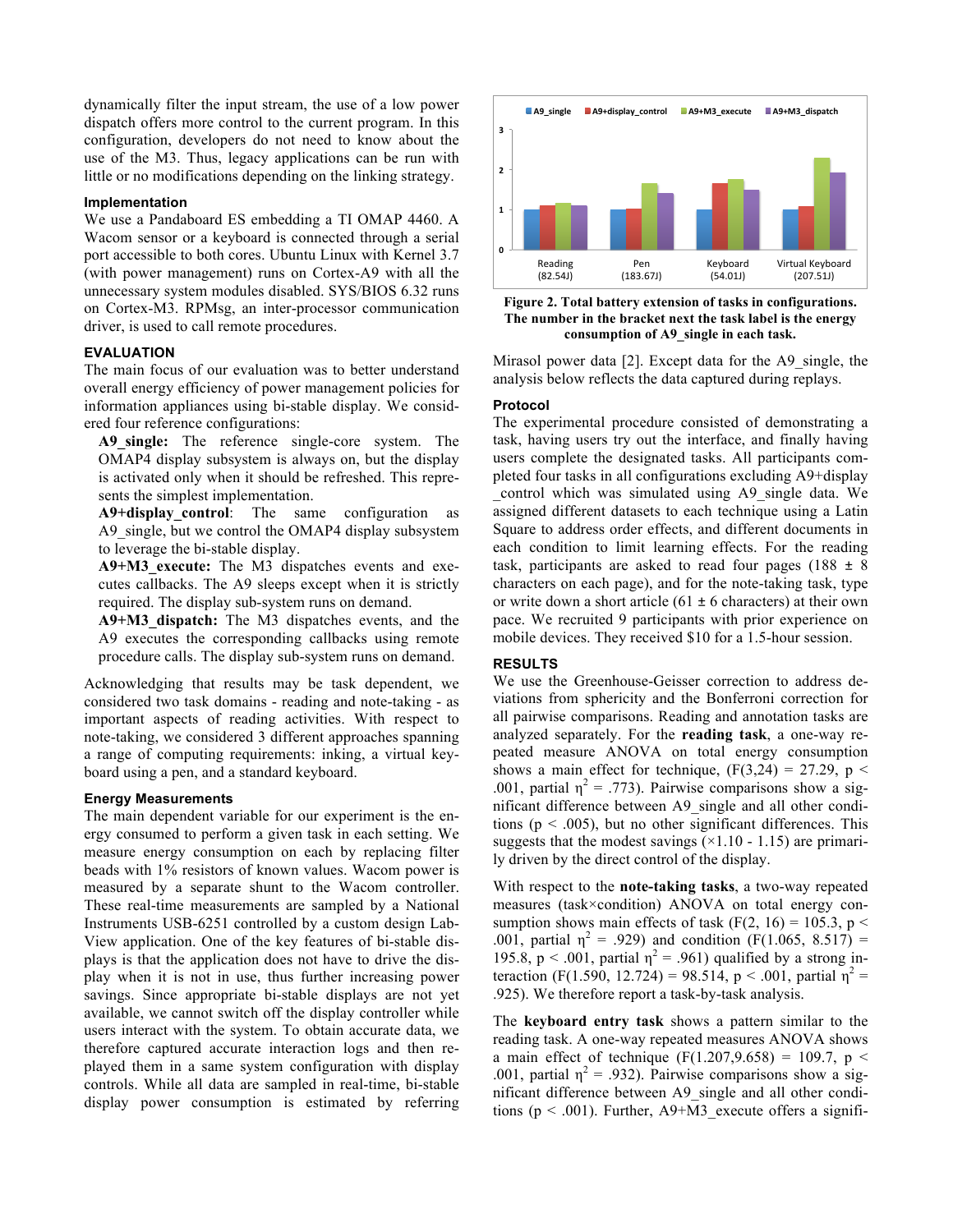

**Figure 3. Average display latency**

cant increase in battery life  $(\times 1.76)$  over display-control  $(\times 1.66)$  and the simpler A9+M3 dispatch  $(\times 1.48)$ . The overhead caused by the remote procedure calls in the A9+M3\_dispatch might explain these results.

With respect to the **virtual keyboard**, a one-way repeated measures ANOVA shows a main effect for technique  $(F(1.013, 8.107) = 143.5, p < .001,$  partial  $\eta^2 = .947$ ). Pairwise comparisons show that all pairs are significantly different ( $p < .001$ ), with A9+M3 execute offering the best battery life improvement  $(x2.28)$ , followed by A9+M3 dispatch  $(\times1.93)$  and display control  $(\times1.08)$ . The **inking task** follows a very similar pattern (F(1.243, 9.943) = 187.3, p < .001, partial  $\eta^2$  = .959). All pairwise comparisons are significantly different ( $p < .001$ ), with A9+M3 execute offering the best battery life improvement  $(x1.66)$ , followed by A9+M3 dispatch  $(x1.41)$ , and display-control  $(\times 1.03)$ .

## **Task time and latency**

Our results show that there is no statistically different between task times. The reading task took 224s for A9 single, 221s for A9+M3\_execute and 225s for A9+M3\_dispatch. The inking task took 148s, 144s, and 148s respectively, the virtual keyboard took 222s, 220s, and 223s respectively, and the keyboard task took 83s in all three configurations. With respect to the **latency**, we measured the time from user inputs to display update for keyboard and writing interactions by replaying user traces. We show the results in Figure 3. While the differences between setting are statistically significant  $(p<.001)$  for both keyboard and pen writing tasks, the differences between A9\_single and A9+M3\_execute are small. The A9+M3\_dispatch configuration is slower probably due to the message passing mechanism. In all cases, the values are very small, and therefore, they should not impact user experience.

# **DISCUSSION**

Our results suggest that extending Guimbretiere et al.'s [1] approach to off-the-shelf commodity hardware can realize significant energy savings although savings rates are more modest than those seen for custom hardware. This may be explained by the fact that the present system uses a Linux kernel, which is already implementing an effective power management scheme. For **low event rate tasks** (reading and keyboard text entry), battery life improvement is primarily driven by more efficient control of the display and

whereas full use of the M3 offers small additional improvements (about 5%), the M3 dispatch-only is counterproductive in such tasks because of the extended use of remote procedures. For **high event rate tasks** (writing and virtual keyboards), in contrast, efficient display control only offers small benefits  $(\times 1.05)$ , but the full use of the M3 brings significant improvements in battery life  $(\times 1.6 - 2.3)$ . If the M3 is only used for dispatch, energy savings in high event rate tasks are about 18% lower but still substantial.

Our findings imply that by simply using the low power core to dispatch pen events in interactive frameworks, designers can realize significant system wide power savings. This might be even more important in the near future as designers can leverage high refresh displays to reduce interaction latency [4]. Our results suggest that document navigation such as Space-filling Thumbnails can take advantage of this approach, and ultimately making it possible to create a highly efficient digital documents review system. We believe that interactions such as Marking Menu, which require limited feedback from expert users will also benefit from this design.

## **CONCLUSION AND FUTURE WORK**

In this paper, we extended Guimbretière et al.'s [1] approach to a commodity processor (TI OMAP4) and demonstrated that, in high event rate applications, it provides significant energy savings (up to  $\times$ 2.3). Somewhat more modest savings (about 18% less) could be achieved by having the small core (M3) only dispatch the input events, but this solution is simpler to deploy. We plan to build a toolkit to take full advantage of our system on current mobile architectures before conducting more extensive evaluations.

## **ACKNOWLEDGMENTS**

This work was supported by a grant from NSF (IIS - 0916217). We thank Ohad Ben-Cohen, Omar Ramirez, and Robert Nelson for their contributions on development.

### **REFERENCES**

- 1. Guimbretiére, F., Liu, S., Wang, H., and Manohar, R. An Asymmetric Dual-Processor Architecture for Low Power E-ink Display. *ACM Transactions on Embedded Computing Systems* (in press).
- 2. Gusev, E. Mems Growing Mainstream; Mirasol Display Technology. 2011.

http://asdn.net/ngc2011/presentations/gusev.pdf.

- 3. Harter, T. and Vroegindeweij, S. Energy-aware user interfaces: an evaluation of user acceptance. *In proc. of SIGCHI 2004*, (2004), 199–206.
- 4. Jota, R., Ng, A., Dietz, P., and Wigdor, D. How fast is fast enough?: a study of the effects of latency in directtouch pointing tasks. *In proc. of the SIGCHI 2013*, (2013), 2291–2300.
- 5. Vallerio, K.S., Zhong, L., and Jha, N.K. Energyefficient graphical user interface design. *Mobile Computing, IEEE Transactions on 5*, 7 (2006), 846–859.
- 6. Zhong, L. and Jha, N.K. Energy efficiency of handheld computer interfaces: limits, characterization and practice